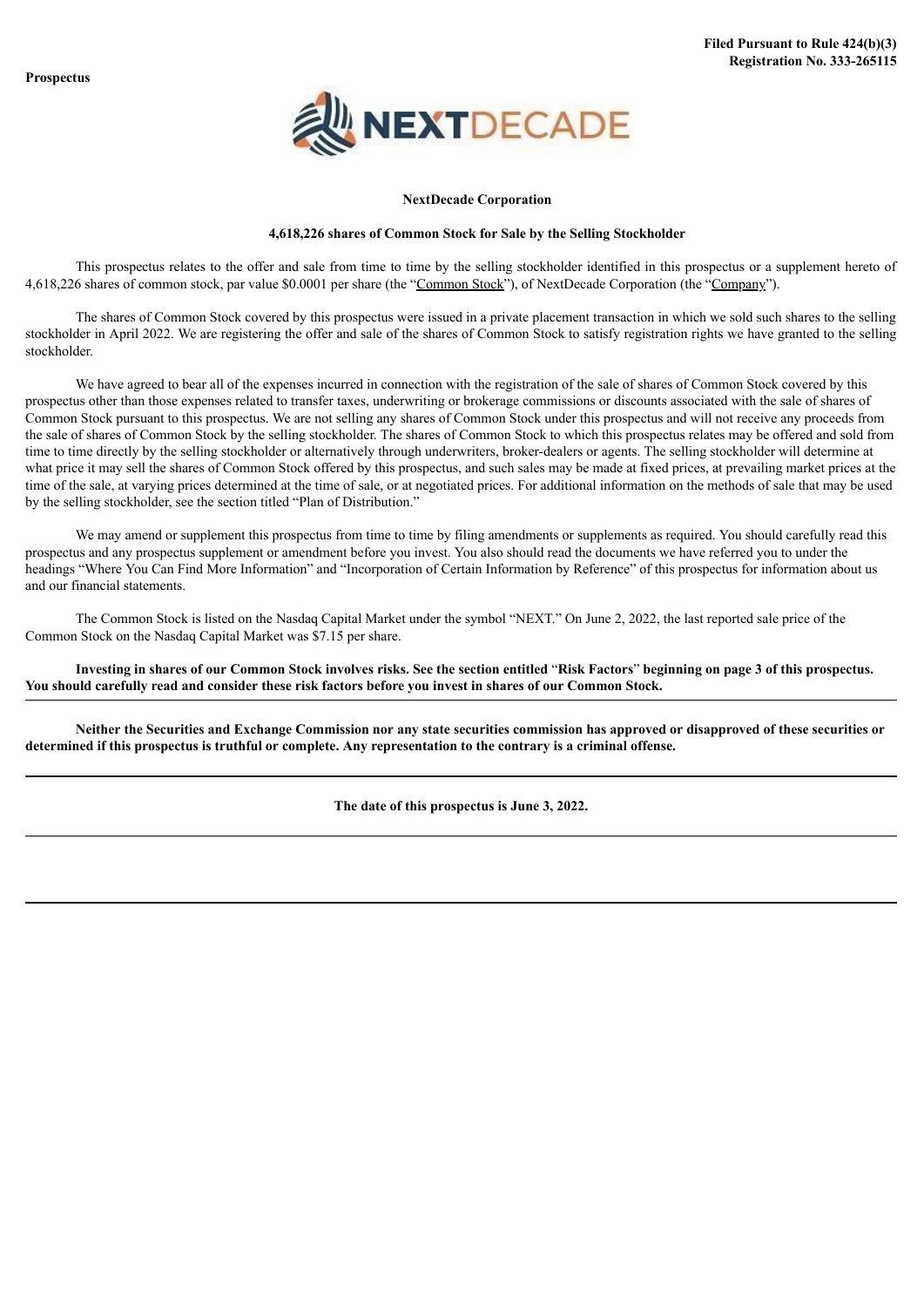# **TABLE OF CONTENTS**

<span id="page-1-0"></span>ABOUT THIS [PROSPECTUS](#page-3-0) **[ii](#page-3-0)i** WHERE YOU CAN FIND MORE [INFORMATION](#page-3-1)  $\frac{ii}{}$  $\frac{ii}{}$  $\frac{ii}{}$ CAUTIONARY NOTE REGARDING [FORWARD-LOOKING](#page-3-2) STATEMENTS<br>
PROSPECTUS SUMMARY<br>
INSK FACTORS<br>
SELLING STOCKHOLDER<br>
PLAN OF DISTRIBUTION<br>
PLAN OF DISTRIBUTION<br>
LEGAL MATTERS<br>
LEGAL MATTERS<br>
INCORPORATION OF CERTAIN INFORMATION BY [PROSPECTUS](#page-5-0) SUMMARY **RISK [FACTORS](#page-7-0)** USE OF [PROCEEDS](#page-7-1) **SELLING [STOCKHOLDER](#page-8-0)** PLAN OF [DISTRIBUTION](#page-9-0) [DESCRIPTION](#page-11-0) OF COMMON STOCK TO BE REGISTERED LEGAL [MATTERS](#page-13-0)<br>EXPERTS [EXPERTS](#page-13-1)  $\frac{8}{3}$  $\frac{8}{3}$  $\frac{8}{3}$ [INCORPORATION](#page-13-2) OF CERTAIN INFORMATION BY REFERENCE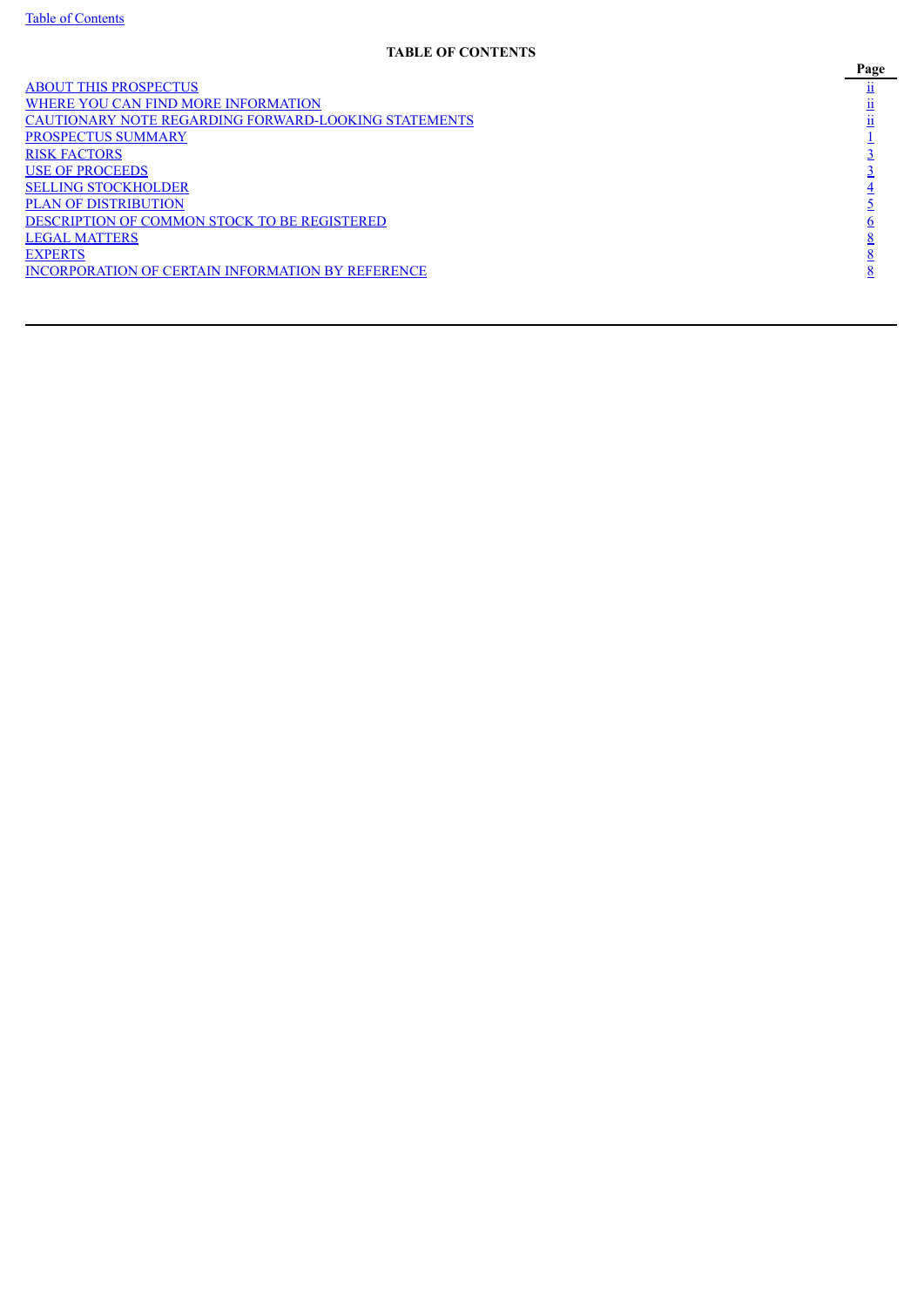#### Table of [Contents](#page-1-0)

This prospectus is part of a registration statement that we have filed with the Securities and Exchange Commission (the "SEC") pursuant to which the selling stockholder named herein may, from time to time, offer and sell or otherwise dispose of shares of Common Stock covered by this prospectus. You should not assume that the information contained in this prospectus is accurate on any date subsequent to the date set forth on the front cover of this prospectus or that any information we have incorporated by reference is correct on any date subsequent to the date of the document incorporated by reference, even though this prospectus is delivered or the shares of Common Stock are sold or otherwise disposed of on a later date. Neither the delivery of this prospectus nor any distribution of securities in accordance with this prospectus shall, under any circumstances, imply that there has been no change in our affairs since the date of this prospectus. The prospectus will be updated, and updated prospectuses made available for delivery, to the extent required by the federal securities laws. It is important for you to read and consider all information contained in this prospectus, including the documents incorporated by reference herein, in making your investment decision. You should also read and consider the information in the documents to which we have referred you under the caption "Where You Can Find More **Information**" **in this prospectus.**

We have not authorized anyone to provide any information or to make any representations other than those contained in this prospectus or in any free writing prospectuses we have prepared. We take no responsibility for, and can provide no assurance as to the reliability of, any other information that others may give you. We are not making, and the selling stockholder may not make, an offer to sell these securities in any **jurisdiction where an offer or sale is not permitted.**

This prospectus contains forward-looking statements that are subject to a number of risks and uncertainties, many of which are beyond our **control. Please read** "**Risk Factors**" **and** "**Forward-Looking Statements.**"

i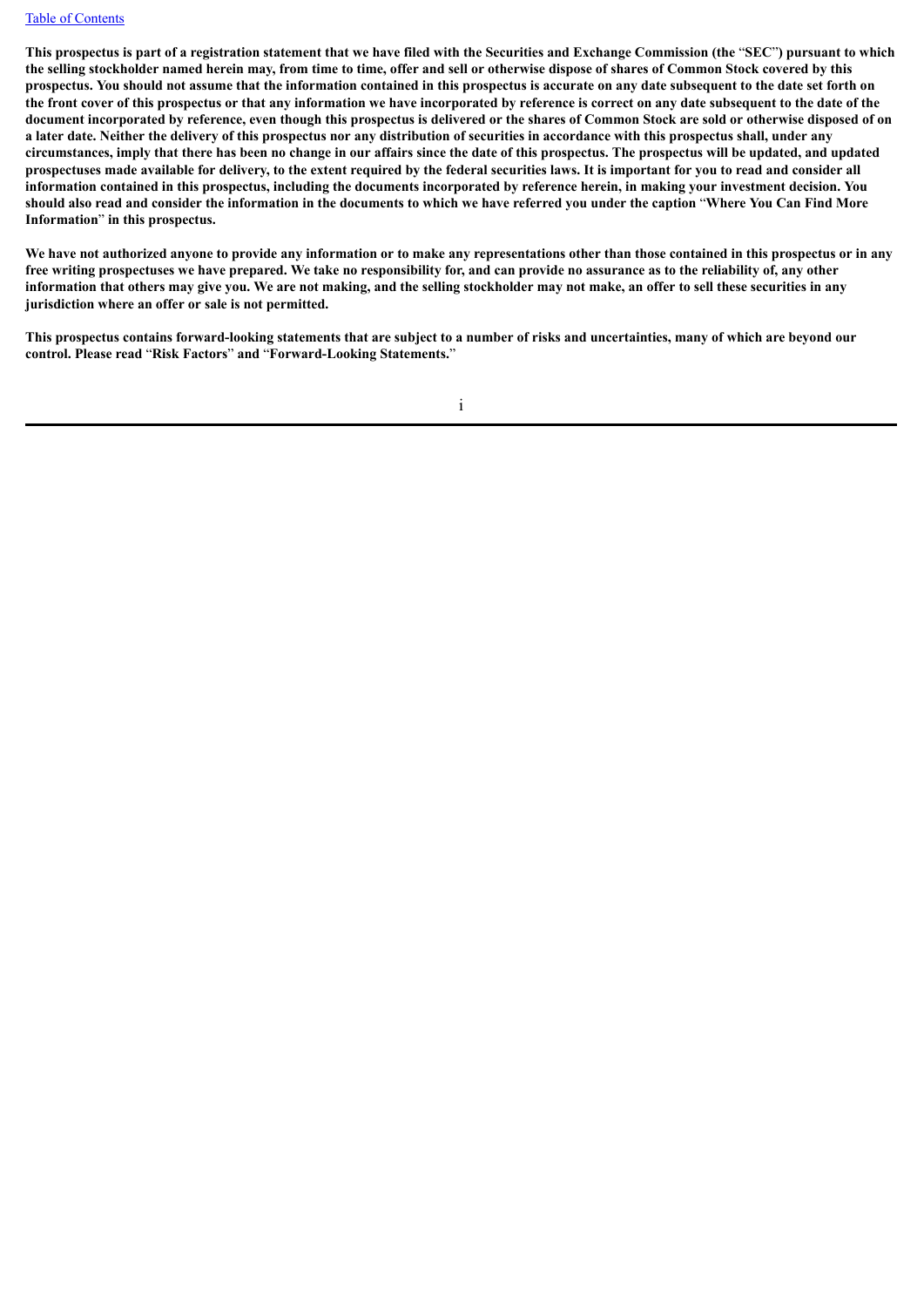#### **ABOUT THIS PROSPECTUS**

<span id="page-3-0"></span>This prospectus is part of a registration statement that we filed with the SEC using a "shelf" registration process. Under this shelf registration process, the selling stockholder may, from time to time, offer and sell the shares of Common Stock described in this prospectus in one or more offerings.

In addition, a prospectus supplement may also add, update or change the information contained or incorporated in this prospectus. Any prospectus supplement will supersede this prospectus to the extent it contains information that is different from, or that conflicts with, the information contained or incorporated in this prospectus. The registration statement we filed with the SEC includes exhibits that provide more detail of the matters discussed in this prospectus. You should read and consider all information contained in this prospectus and the related registration statement and exhibits filed with the SEC and any accompanying prospectus supplement in making your investment decision. You should also read and consider the information contained in the documents identified under the headings "Where You Can Find More Information" and "Incorporation of Certain Information by Reference" in this prospectus.

# **WHERE YOU CAN FIND MORE INFORMATION**

<span id="page-3-1"></span>The registration statement that we have filed with the SEC registers the securities offered by this prospectus under the Securities Act. The registration statement, including the exhibits to it, contains additional relevant information about us. The rules and regulations of the SEC allow us to omit some information included in the registration statement from this prospectus.

The Company files reports, proxy statements and other information with the SEC as required by the Securities Exchange Act of 1934, as amended (the "Exchange Act"). You can read the Company's filings with the SEC, including this prospectus, over the internet at the SEC's website at http://www.sec.gov. You may also read and copy any document the Company files with the SEC at the SEC's Public Reference Room located at 100 F Street, N.E., Washington, D.C. 20549. You may obtain information on the operation of the Public Reference Room by calling the SEC at 1-800-SEC-0330. You may also obtain copies of the materials described above at prescribed rates by writing to the SEC, Public Reference Section, 100 F Street, N.E., Washington, D.C. 20549.

We also make available free of charge on the Investors section of our website, http://www.next-decade.com, all materials that we file electronically with the SEC, including our Annual Reports on Form 10-K, Quarterly Reports on Form 10-O, Current Reports on Form 8-K, Section 16 reports and amendments to those reports as soon as reasonably practicable after such materials are electronically filed with, or furnished to, the SEC. Information contained on our website or any other website is not incorporated by reference into, and does not constitute a part of, this prospectus.

# **CAUTIONARY NOTE REGARDING FORWARD-LOOKING STATEMENTS**

<span id="page-3-2"></span>This prospectus and any accompanying prospectus supplement and the documents incorporated herein or therein by reference contains certain statements that are, or may be deemed to be, "forward-looking statements" within the meaning of Section 27A of the Securities Act of 1933, as amended (the "Securities Act"), and Section 21E of the Securities Exchange Act of 1934, as amended (the "Exchange Act"). All statements other than statements of historical fact contained in this prospectus, including statements regarding our future results of operations and financial position, strategy and plans, and our expectations for future operations and economic performance, are forward-looking statements. The words "anticipate," "contemplate," "estimate," "expect," "project," "plan," "intend," "believe," "seek," "may," "might," "will," "would," "could," "should," "can have," "likely," "continue," "design," "assume," "budget," "forecast" and other words and terms of similar expressions, are intended to identify forward-looking statements.

We have based these forward-looking statements on assumptions and analysis made by us in light of our current expectations, perceptions of historical trends, current conditions and projections about future events and trends that we believe may affect our financial condition, results of operations, strategy, short-term and long-term business operations and objectives and financial needs.

Although we believe that the expectations reflected in our forward-looking statements are reasonable, actual results could differ from those expressed in our forward-looking statements. Our future financial position and results of operations, as well as any forward-looking statements are subject to change and inherent risks and uncertainties, including those described in the section titled "Risk Factors" herein and in our most recent Annual Report on Form 10-K and any subsequently filed Quarterly Reports on Form 10-Q. You should consider our forward-looking statements in light of a number of factors that may cause actual results to vary from our forward-looking statements including, but not limited to:

- our progress in the development of our liquefied natural gas ("LNG") liquefaction and export project and any carbon capture and storage ("CCS") projects we may develop ("CCS projects") and the timing of that progress;
- the timing of achieving a final investment decision ("FID") in the construction and operation of a 27 million tonne LNG export facility at the Port of Brownsville in southern Texas (the "Terminal");
- our reliance on third-party contractors to successfully complete the Terminal, the pipeline to supply gas to the Terminal and any CCS projects we develop;
- our ability to develop our NEXT Carbon Solutions business through implementation of our CCS projects;
- our ability to secure additional debt and equity financing in the future to complete the Terminal and other CCS projects on commercially acceptable terms;
- the accuracy of estimated costs for the Terminal and CCS projects;
- our ability to achieve operational characteristics of the Terminal and CCS projects, when completed, including amounts of liquefaction capacities and amount of  $CO<sub>2</sub>$  captured and stored, and any differences in such operational characteristics from our expectations;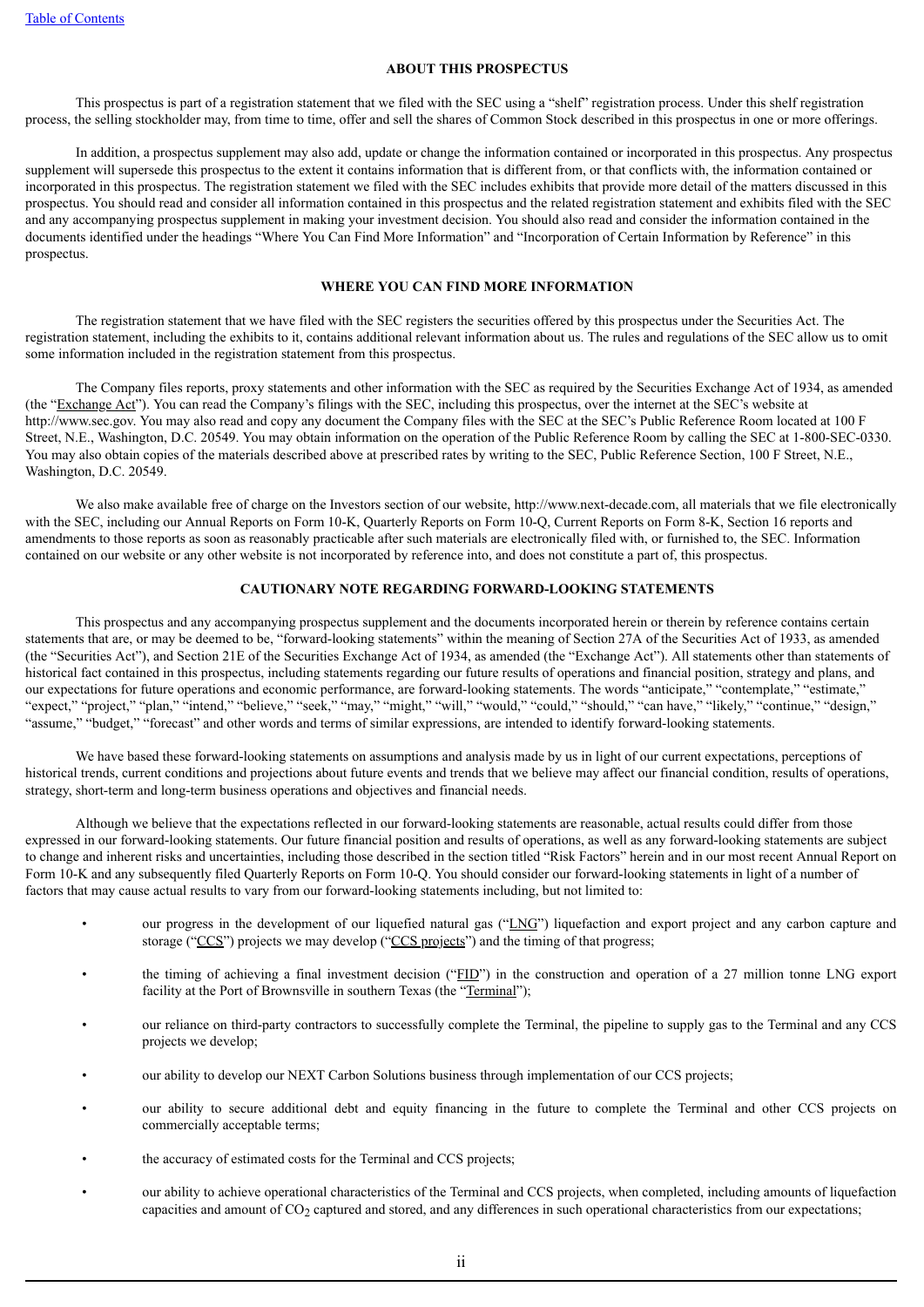- the development risks, operational hazards and regulatory approvals applicable to our LNG and CCS development, construction and operation activities and those of our third-party contractors and counterparties;
- technological innovation which may lessen our anticipated competitive advantage or demand for our offerings;
- the global demand for and price of LNG:
- the availability of LNG vessels worldwide;
- changes in legislation and regulations relating to the LNG and carbon capture industries, including environmental laws and regulations that impose significant compliance costs and liabilities;
- scope of implementation of carbon pricing regimes aimed at reducing greenhouse gas emissions;
- global development and maturation of emissions reduction credit markets;
- adverse changes to existing or proposed carbon tax incentive regimes;
- global pandemics, including the 2019 novel coronavirus ("COVID-19") pandemic, the Russia-Ukraine conflict, other sources of volatility in the energy markets and their impact on our business and operating results, including any disruptions in our operations or development of the Terminal and the health and safety of our employees, and on our customers, the global economy and the demand for LNG or carbon capture;
- risks related to doing business in and having counterparties in foreign countries;
- our ability to maintain the listing of our securities on the Nasdaq Capital Market or another securities exchange or quotation medium;
- changes adversely affecting the businesses in which we are engaged;
- management of growth;
- general economic conditions;
- our ability to generate cash; and
- the result of future financing efforts and applications for customary tax incentives.

Should one or more of the foregoing risks or uncertainties materialize in a way that negatively impacts us, or should the assumptions underlying our forward-looking statements prove incorrect, our actual results may vary materially from those anticipated in our forward-looking statements and, our business, financial condition and results of operations could be materially and adversely affected.

You should not rely upon forward-looking statements as predictions of future events. In addition, neither we nor any other person assumes responsibility for the accuracy and completeness of any of these forward-looking statements. Except as required by applicable law, we do not undertake any obligation to publicly correct or update any forward-looking statement.

Please read "Risk Factors" contained in this prospectus for a more complete discussion of the risks and uncertainties mentioned above and for a discussion of other risks and uncertainties. All forward-looking statements attributable to us are expressly qualified in their entirety by these cautionary statements and hereafter in our other filings with the SEC and public communications. You should evaluate all forward-looking statements made by us in the context of these risks and uncertainties.

The forward-looking statements contained in this prospectus are made as of the date of this prospectus or, in the case of any accompanying prospectus supplement or documents incorporated by reference, the date of any such document. You should not rely upon forward-looking statements as predictions of future events. In addition, neither we nor any other person assumes responsibility for the accuracy and completeness of any of these forwardlooking statements.

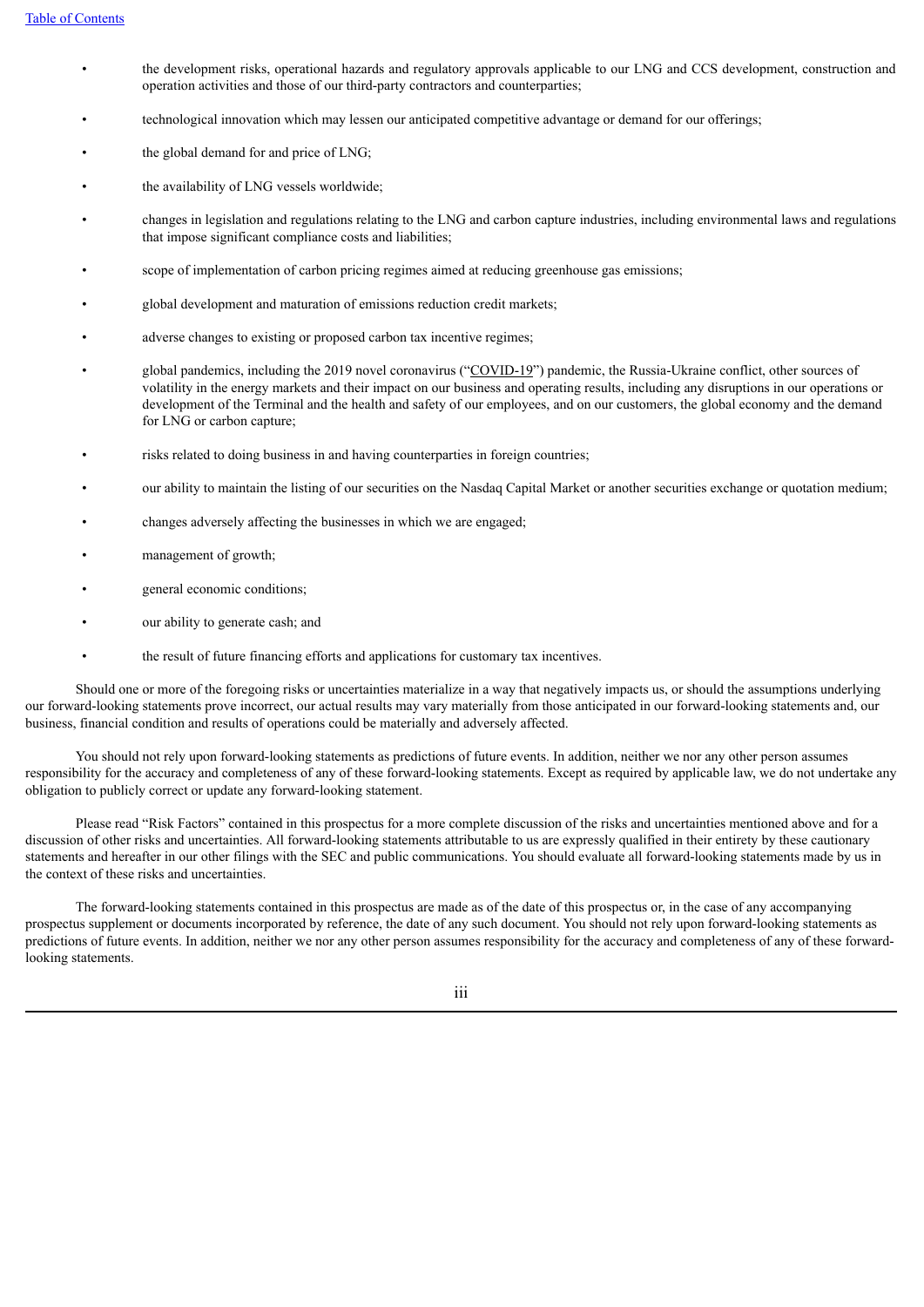## **PROSPECTUS SUMMARY**

<span id="page-5-0"></span>The following summary highlights information contained elsewhere or incorporated by reference into this prospectus. It may not contain all the information that may be important to you. You should read this entire prospectus, including all documents incorporated by reference, carefully, especially the "Risk Factors" section beginning on page 3 of this prospectus and incorporated by reference from our Annual Report on Form 10-K for the vear ended December 31, 2021 and any subsequently filed Quarterly Reports on Form 10-O, and our financial statements and related notes incorporated by reference in this prospectus before making an investment decision with respect to our securities. Please see the sections titled "Where *You Can Find More Information*" *and* "*Incorporation of Certain Information by Reference*" *in this prospectus*.

### **Our Company**

We were incorporated in Delaware on May 21, 2014, and were formed for the purpose of acquiring, through a merger, share exchange, asset acquisition, stock purchase, recapitalization, reorganization, or other similar business combination, one or more businesses or entities. On July 24, 2017, one of our subsidiaries merged with and into NextDecade LLC, an LNG development company founded in 2010 to develop LNG export projects and associated pipelines. Prior to the merger with NextDecade LLC, we had no operations and our assets consisted of cash proceeds received in connection with our initial public offering. Our common stock trades on the Nasdaq Capital Market ("Nasdaq") under the symbol "NEXT."

We believe that natural gas in the form of LNG will play an important role in the energy transition, but its contribution to global greenhouse gas emissions must be reduced to an absolute minimum. Through our subsidiary Rio Grande, we are developing the Terminal, and we seek to minimize its associated emissions footprint by developing a CCS project at the Terminal, combined with using responsibly sourced natural gas and our pledge to use net-zero electricity.

We also believe reducing  $CO<sub>2</sub>$  emissions from industrial facilities around the world is critical to realizing the Paris Agreement's goal of limiting global warming compared to pre-industrial levels. We believe carbon capture and storage equipment and technology must be extensively implemented to achieve this goal, and through our subsidiary NEXT Carbon Solutions, we seek to deploy the proprietary carbon capture and storage processes that we have developed at industrial source facilities to reduce  $CO<sub>2</sub>$  emission levels.

Our management is comprised of a team of industry leaders with extensive experience in the development of major projects. We have continued to focus our development activities on the Terminal and to undertake various initiatives to evaluate, design, and engineer the Terminal that we expect will result in demand for LNG supply, which would enable us to seek construction financing to develop the Terminal and have expanded into developing CCS projects through NEXT Carbon Solutions.

## **Corporate Information**

The mailing address of our principal executive office is 1000 Louisiana Street, Suite 3900, Houston, Texas 77002 and our telephone number is (713) 574-1880. We maintain a website at www.next-decade.com. The information contained on our website is not intended to form a part of, or be **incorporated by reference into, this prospectus.** For a description of our business, financial condition, results of operations and other important information regarding us, we refer you to our filings with the Commission incorporated by reference into this prospectus. For instructions on how to find copies of these documents, see "Where You Can Find More Information."

1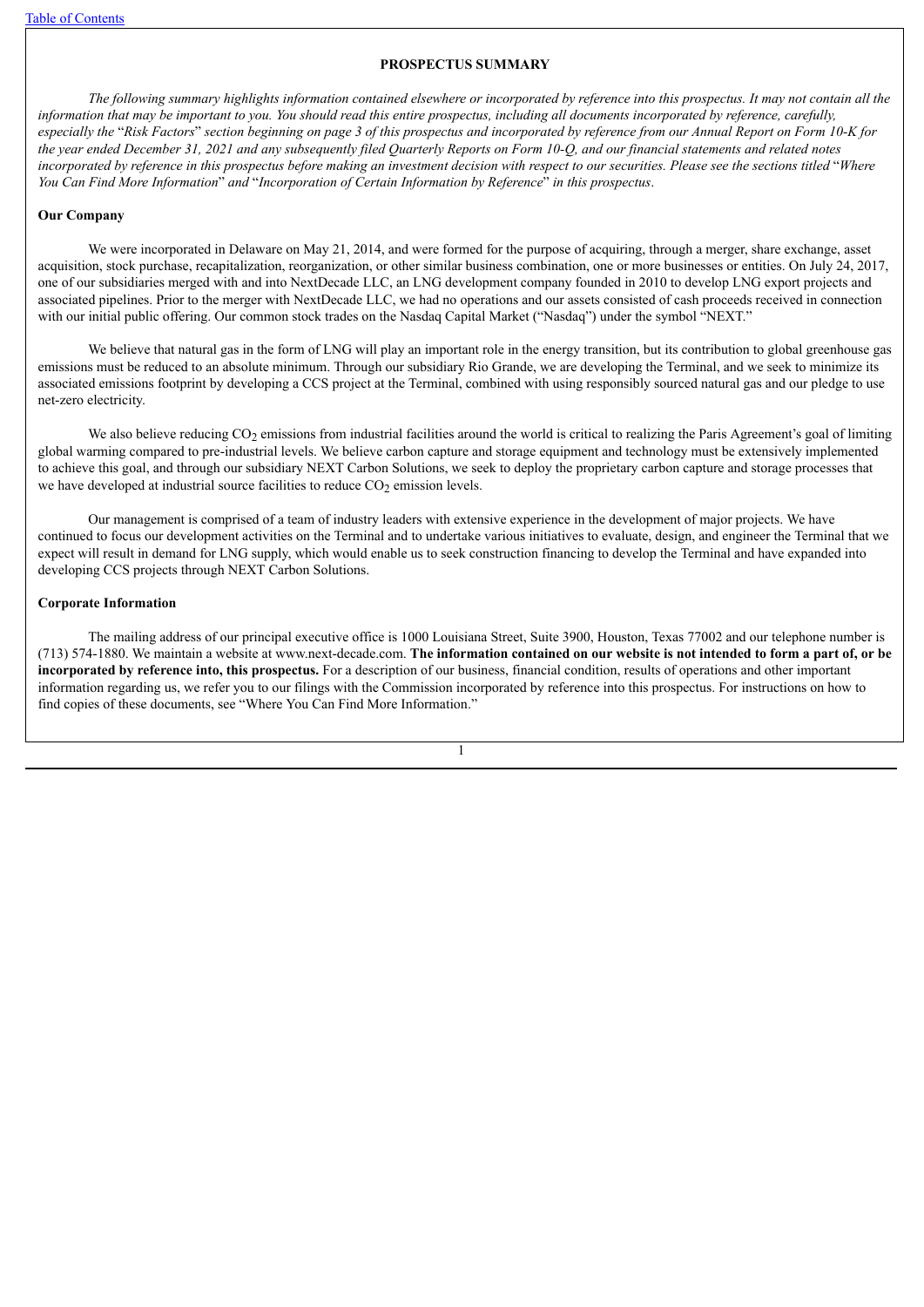| <b>THE OFFERING</b>                             |                                                                                                                                                                                                                                                                                                                                                                                        |  |  |  |  |  |
|-------------------------------------------------|----------------------------------------------------------------------------------------------------------------------------------------------------------------------------------------------------------------------------------------------------------------------------------------------------------------------------------------------------------------------------------------|--|--|--|--|--|
| Common Stock offered by the selling stockholder | 4,618,226 shares of Common Stock                                                                                                                                                                                                                                                                                                                                                       |  |  |  |  |  |
| Use of proceeds                                 | We are not selling any shares of Common Stock under this prospectus and will not receive<br>any of the proceeds from the sale of shares of Common Stock by the selling stockholder.                                                                                                                                                                                                    |  |  |  |  |  |
| <b>Risk factors</b>                             | An investment in shares of Common Stock involves a high degree of risk. Please refer to<br>the sections titled "Risk Factors" and "Cautionary Note Regarding Forward-Looking<br>Statements" and other information included or incorporated by reference in this prospectus<br>for a discussion of factors you should carefully consider before investing in shares of<br>Common Stock. |  |  |  |  |  |
| <b>Nasdaq Capital Market symbol</b>             | <b>NEXT</b>                                                                                                                                                                                                                                                                                                                                                                            |  |  |  |  |  |
|                                                 | $\mathcal{D}$                                                                                                                                                                                                                                                                                                                                                                          |  |  |  |  |  |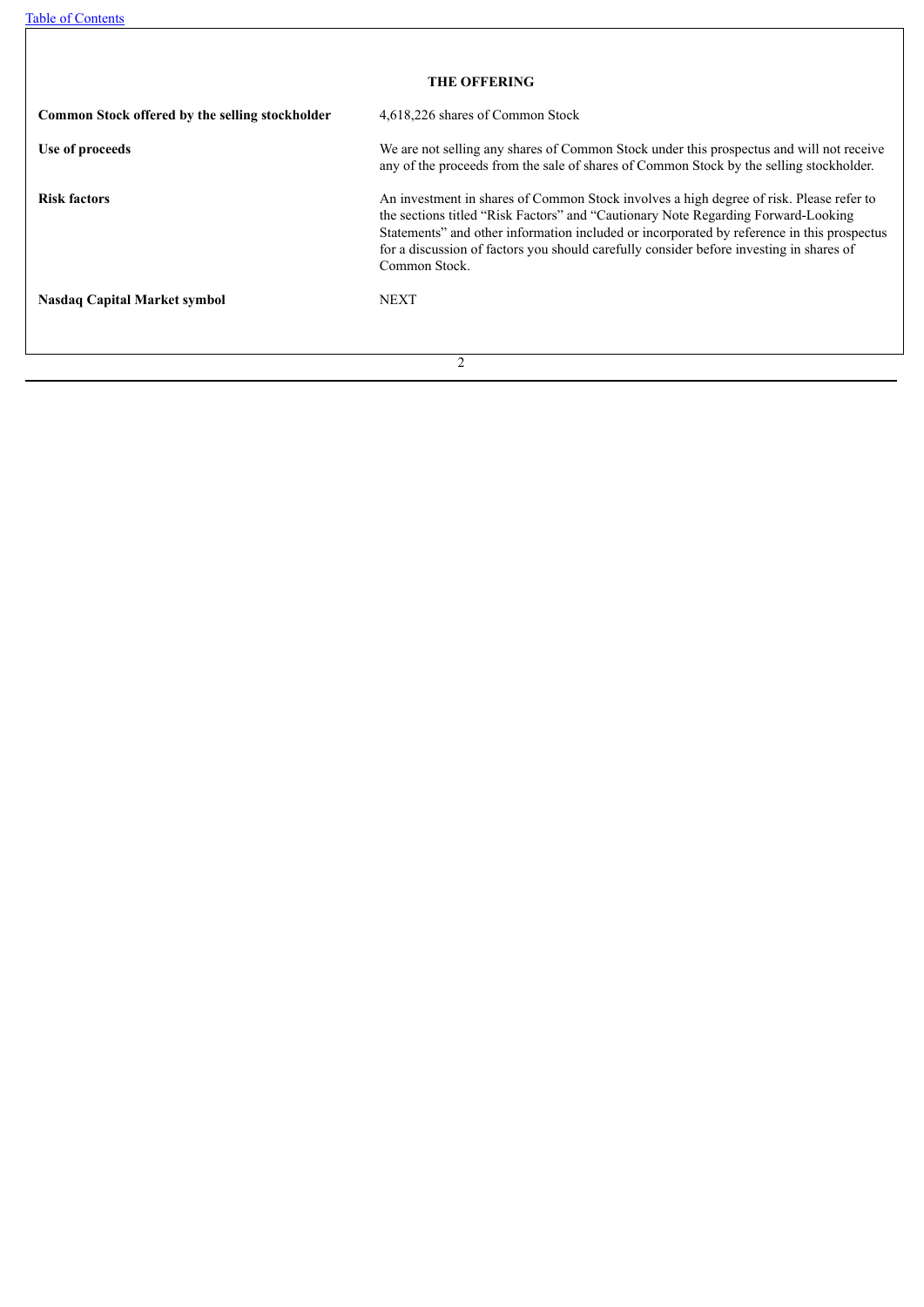# **RISK FACTORS**

<span id="page-7-0"></span>An investment in Common Stock involves a high degree of risk. Before you decide to invest in shares of Common Stock, you should consider carefully all of the information in this prospectus and the documents incorporated by reference herein and, in particular, the risks described below and the Risk Factors included in any prospectus supplement or amendment, our Annual Report on Form 10-K for the year ended December 31, 2021 and any subsequently filed Quarterly Reports on Form 10-Q and our other filings with the SEC that are incorporated by reference into this prospectus. The risks described in this prospectus or in any document incorporated by reference are not the only ones we face. There may be other unknown or unpredictable economic, business, competitive, regulatory or other factors that could have material adverse effects on our business, prospects, financial condition and results of operations. In any such case, the trading price of shares of Common Stock could decline materially and you could lose all or part of your investment. Past financial performance may not be a reliable indicator of future performance and historical trends should not be used to anticipate results or trends in future periods.

# **USE OF PROCEEDS**

<span id="page-7-1"></span>All of the shares of Common Stock covered by this prospectus are being sold by the selling stockholder. See the section titled "Selling Stockholder." We will bear all of the expenses incurred in connection with the registration of the shares of Common Stock covered by this prospectus other than those expenses related to transfer taxes, underwriting or brokerage commissions or discounts associated with the sale of shares of Common Stock pursuant to this prospectus.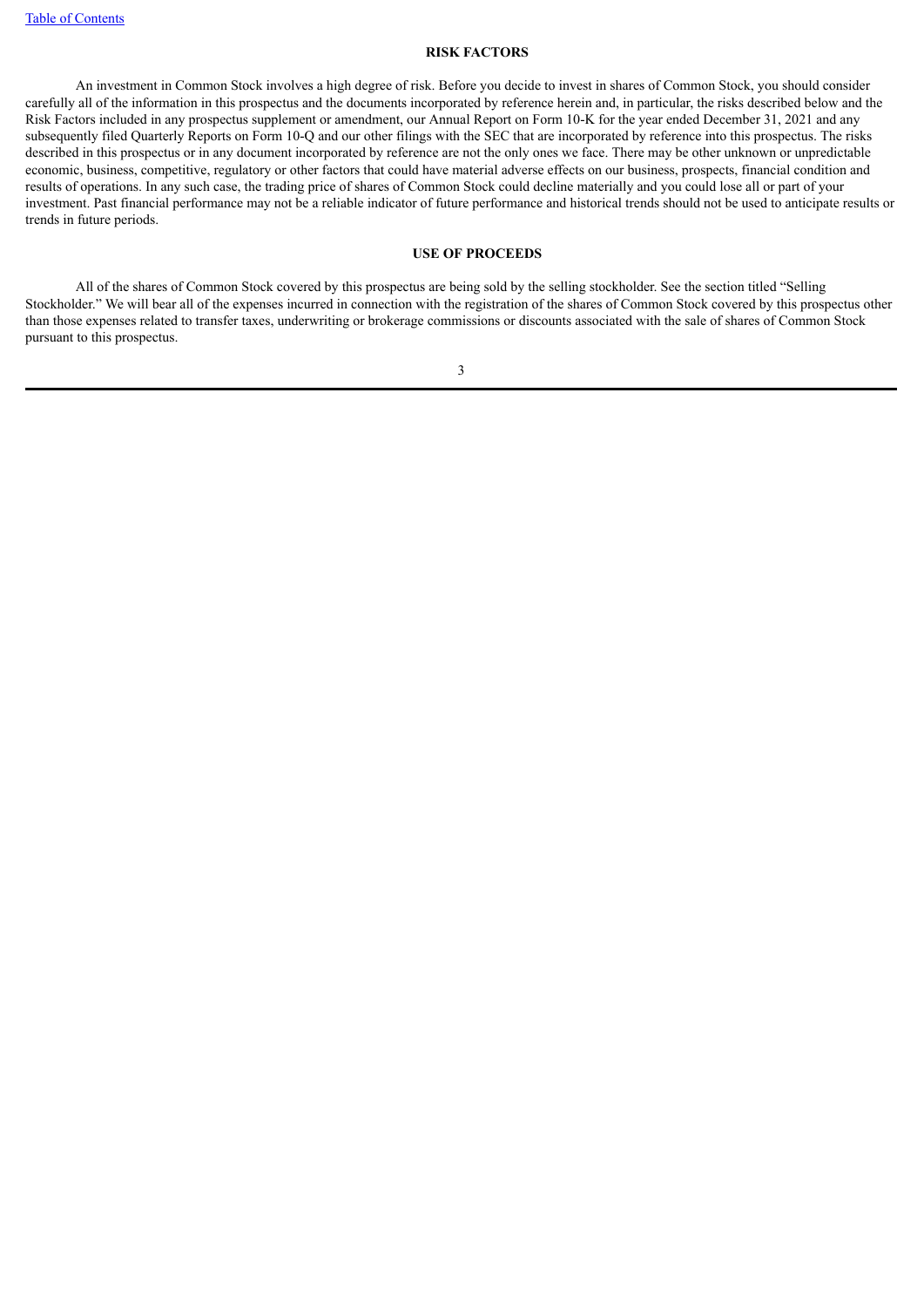# **SELLING STOCKHOLDER**

<span id="page-8-0"></span>This prospectus covers the offering for resale of 4,618,226 shares of Common Stock that may be offered and sold from time to time under this prospectus by the selling stockholder identified below, subject to any appropriate adjustment as a result of any stock dividend, stock split or distribution, or in connection with a combination of shares. In connection with an offering of Common Stock we entered into a registration rights agreement pursuant to which we are obligated to prepare, file and maintain the effectiveness of a registration statement to permit the resale of shares of the Common Stock held by the selling stockholder from time to time as permitted by Rule 415 promulgated under the Securities Act. We currently have no other agreements, arrangements or understandings with the selling stockholder regarding the sale or other disposition of any of the shares of Common Stock held by such selling stockholder.

We have prepared the below table and the related notes as of May 11, 2022 based on information supplied by the Company's transfer agent and information previously supplied to us by the selling stockholder. We believe, based on information supplied by the selling stockholder, that except as may otherwise be indicated in the footnote to the table below, the selling stockholder and its affiliates identified herein have sole voting and dispositive power with respect to the shares of Common Stock reported as beneficially owned by it. Because the selling stockholder identified in the table may sell some or all of the shares of Common Stock owned by it which are included in this prospectus, no estimate can be given as to the number of the shares of Common Stock available for resale hereby that will be held by the selling stockholder upon termination of this offering. In addition, the selling stockholder may have sold, transferred or otherwise disposed of, or may sell, transfer or otherwise dispose of, at any time and from time to time, if applicable, the shares of Common Stock it holds in transactions exempt from the registration requirements of the Securities Act after the date on which the selling stockholder provided the information set forth on the table below. We have, therefore, assumed for the purposes of the following table, that the selling stockholder will sell all of the shares of Common Stock beneficially owned by it that are covered by this prospectus. The selling stockholder is not obligated to sell any of the shares of Common Stock offered by this prospectus. The percent of beneficial ownership for the selling stockholder is based on 127,882,447 shares of Common Stock outstanding as of May 11, 2022.

|                      | <b>Shares of Common Stock</b><br><b>Beneficially Owned</b><br>Prior to the Offering** |            | <b>Shares of</b> | <b>Shares of Common Stock</b><br><b>Beneficially Owned</b><br><b>After Completion of</b><br>the Offering** |            |
|----------------------|---------------------------------------------------------------------------------------|------------|------------------|------------------------------------------------------------------------------------------------------------|------------|
|                      |                                                                                       |            | Common Stock     |                                                                                                            |            |
|                      |                                                                                       |            | Offered          |                                                                                                            |            |
|                      |                                                                                       |            | <b>Hereby</b>    |                                                                                                            |            |
| Selling stockholder: | Number                                                                                | Percentage |                  | <b>Number</b>                                                                                              | Percentage |
| HGC NEXT INV LLC (1) | 5,595,144                                                                             | 4.4%       | 4,618,226        | 976.918                                                                                                    |            |

\* Indicates beneficial ownership of less than 1% of the total outstanding Common Stock.

- **\*\*** "Beneficial ownership" is a term broadly defined by the SEC in Rule 13d-3 under the Exchange Act and includes more than typical forms of stock ownership, that is, stock held in the person's name. The term also includes what is referred to as "indirect ownership," meaning ownership of shares as to which a person has or shares investment or voting power. For purposes of this table, shares not outstanding that are subject to options, warrants, rights or conversion privileges exercisable within 60 days of May 11, 2022 are deemed outstanding for the purpose of calculating the number and percentage owned by such person.
- (1) Beneficial ownership includes 188,698 shares of Common Stock issuable in respect of Series B Warrants exercisable within 60 days of May 11, 2022. HGC NEXT INV LLC ("HGC") is a Delaware limited liability company. Hanwha Impact Partners Inc. ("HIP") is the sole member of HGC. Hanwha Impact Partners Inc. ("HIP") is the sole member of HGC, and Hanwha Impact Global Corporation ("HIG") is the sole shareholder of HIP. Moonkee Yu is the President of HIG, and each of HIG and Mr. Yu may be deemed to have voting and investment power over the shares held by HGC. Mr. Yu disclaims beneficial ownership of the shares held by HGC. The address of HIG is 86, Cheonggyecheon-ro, Jung-gu, Seoul, South Korea. On February 19, 2022, pursuant to the terms of that certain Purchaser Rights Agreement, dated as of August 23, 2018, by and between the Company and HGC, the Board appointed Seokwon Ha as a Class B director of the Board.

4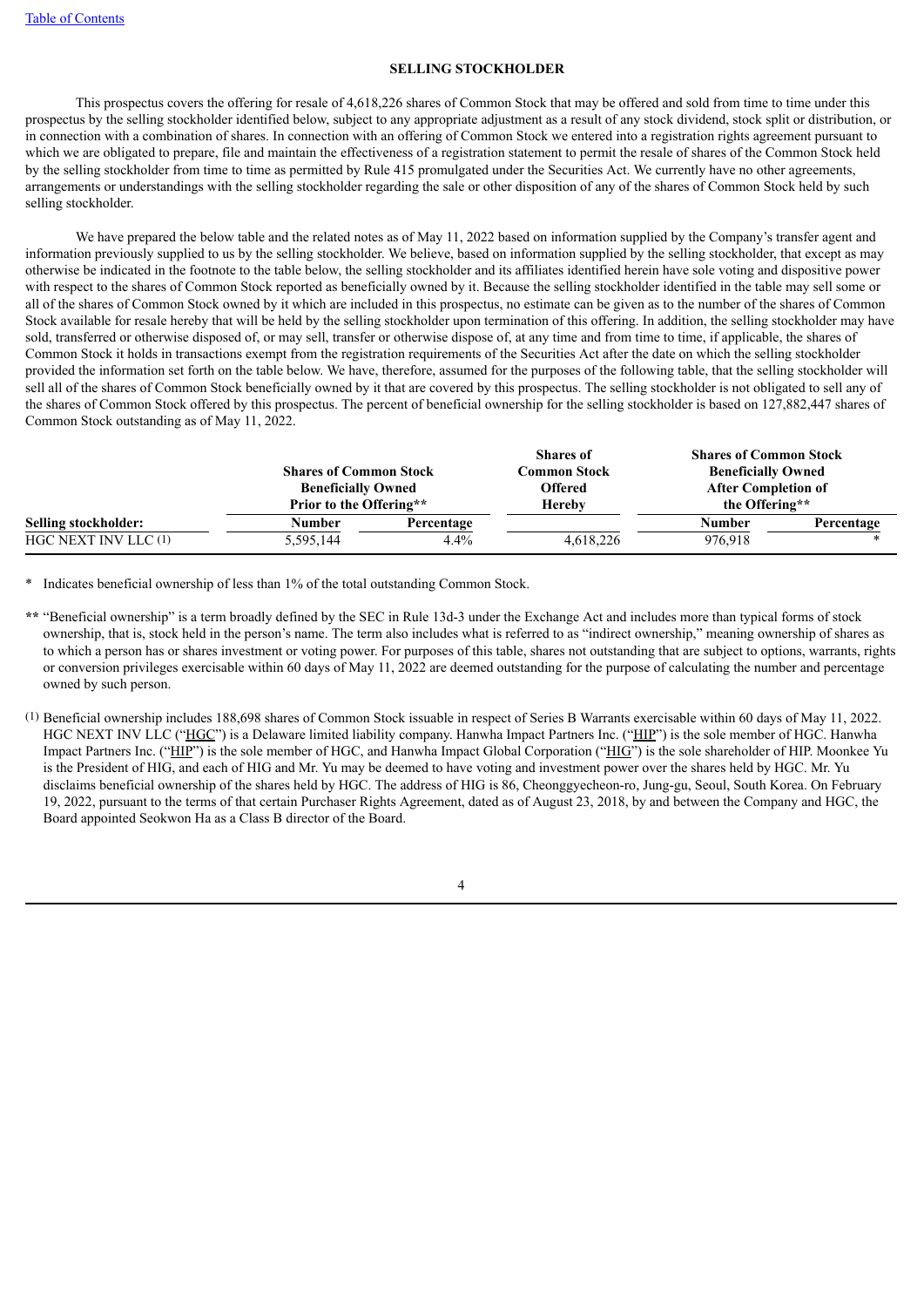# **PLAN OF DISTRIBUTION**

<span id="page-9-0"></span>The shares of Common Stock covered by this prospectus may be offered and sold from time to time by the selling stockholder. The selling stockholder will act independently of us in making decisions with respect to the timing, manner and size of each sale. Such sales may be made on one or more exchanges or in the over-the-counter market or otherwise, at prices and under terms then prevailing or at prices related to the then-current market price or in negotiated transactions. The selling stockholder may sell its shares of Common Stock by one or more of, or a combination of, the following methods:

- privately negotiated transactions;
- underwritten transactions:
- exchange distributions and/or secondary distributions;
- sales in the over-the-counter market;
- ordinary brokerage transactions and transactions in which the broker solicits purchasers;
- sales by broker-dealers who agree with the selling stockholder to sell a specified number of such shares of Common Stock at a stipulated price per share;
- a block trade (which may involve crosses) in which the broker or dealer so engaged will attempt to sell the securities as agent but may position and resell a portion of the block as principal to facilitate the transaction;
- purchases by a broker or dealer as principal and resale by such broker or dealer for its own account pursuant to this prospectus;
- short sales;
- through the writing of options on the shares, whether or not the options are listed on an options exchange;
- through the distributions of the shares of Common Stock by any selling stockholder to its partners, members or stockholders;
- a combination of any such methods of sale; and
- any other method permitted pursuant to applicable law.

In addition, the selling stockholder may from time to time sell shares of Common Stock in compliance with Rule 144 under the Securities Act, if available, or pursuant to other available exemptions from the registration requirements under the Securities Act, rather than pursuant to this prospectus. In such event, the selling stockholder may be required by the securities laws of certain states to offer and sell the shares of Common Stock only through registered or licensed brokers or dealers.

The selling stockholder and any underwriters, broker-dealers or agents that participate in the sale of shares of Common Stock or interests therein may be "underwriters" within the meaning of Section 2(a)(11) of the Securities Act. Any discounts, commissions, concessions or profit they earn on any resale of the shares of Common Stock may be underwriting discounts and commissions under the Securities Act. If the selling stockholder is an "underwriter" within the meaning of Section  $2(a)(11)$  of the Securities Act, then the selling stockholder will be subject to the prospectus delivery requirements of the Securities Act. Underwriters and their controlling persons, dealers and agents may be entitled, under agreements entered into with us and the selling stockholder, to indemnification against and contribution toward specific civil liabilities, including liabilities under the Securities Act.

In connection with sales of shares of Common Stock under this prospectus, the selling stockholder may enter into hedging transactions with broker-dealers, who may in turn engage in short sales of shares of Common Stock in the course of hedging the positions they assume. The selling stockholder also may sell shares of Common Stock short and deliver them to close its short positions, or loan or pledge shares of Common Stock to brokerdealers that in turn may sell them. The selling stockholder may also enter into option or other transactions with broker-dealers or other financial institutions or the creation of one or more derivative securities which require the delivery to such broker-dealer or other financial institution of shares offered by this prospectus, which shares such broker-dealer or other financial institution may resell pursuant to this prospectus (as supplemented or amended to reflect such transaction).

The selling stockholder may from time to time pledge or grant a security interest in some or all of the shares of Common Stock owned by it and, if it defaults in the performance of its secured obligations, the pledgees or secured parties may offer and sell such shares of Common Stock from time to time under this prospectus, or under an amendment to this prospectus under Rule 424 or other applicable provision of the Securities Act amending the list of selling stockholders to include the pledgee, transferee or other successors in interest as selling stockholders under this prospectus.

To the extent required, this prospectus may be amended or supplemented from time to time to describe a specific plan of distribution, including the names of any underwriters, the purchase price and the proceeds the selling stockholder will receive from the sale of shares of Common Stock, any underwriting discounts and other items constituting underwriters' compensation, any public offering price and any discounts or concessions allowed or reallowed or paid to dealers, and any other information we believe to be material.

The aggregate proceeds to the selling stockholder from the sale of shares of Common Stock offered by it will be the purchase price of the Common Stock less discounts or commissions, if any. The selling stockholder reserves the right to accept and, together with its agents from time to time, to reject, in whole or in part, any proposed purchase of Common Stock to be made directly or through agents. We will not receive any of the proceeds from any offering by the selling stockholder.

There can be no assurances that the selling stockholder will sell any or all of the shares of Common Stock offered under this prospectus.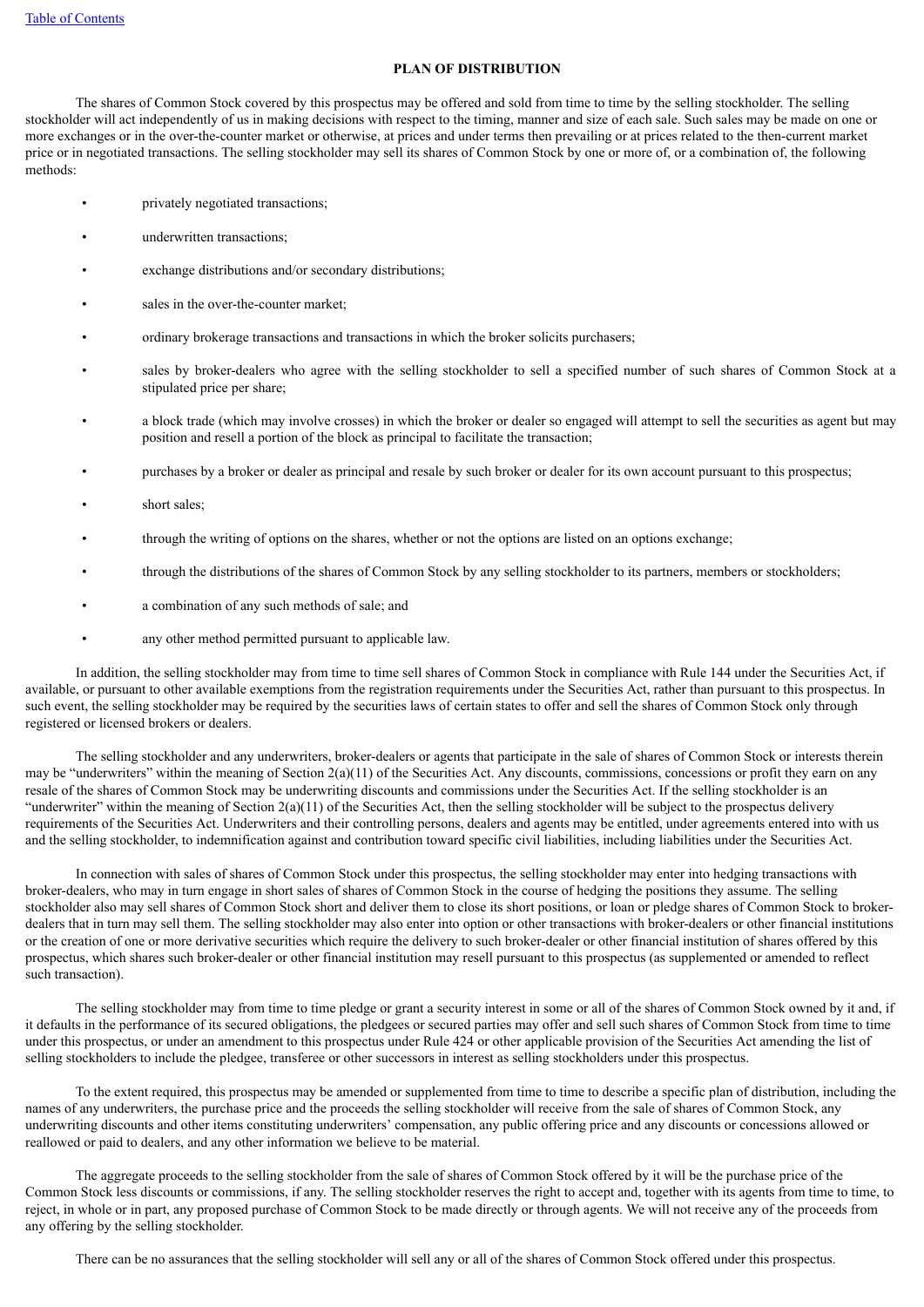Underwriters, dealers and agents may engage in transactions with, or perform services for, us in the ordinary course of our business.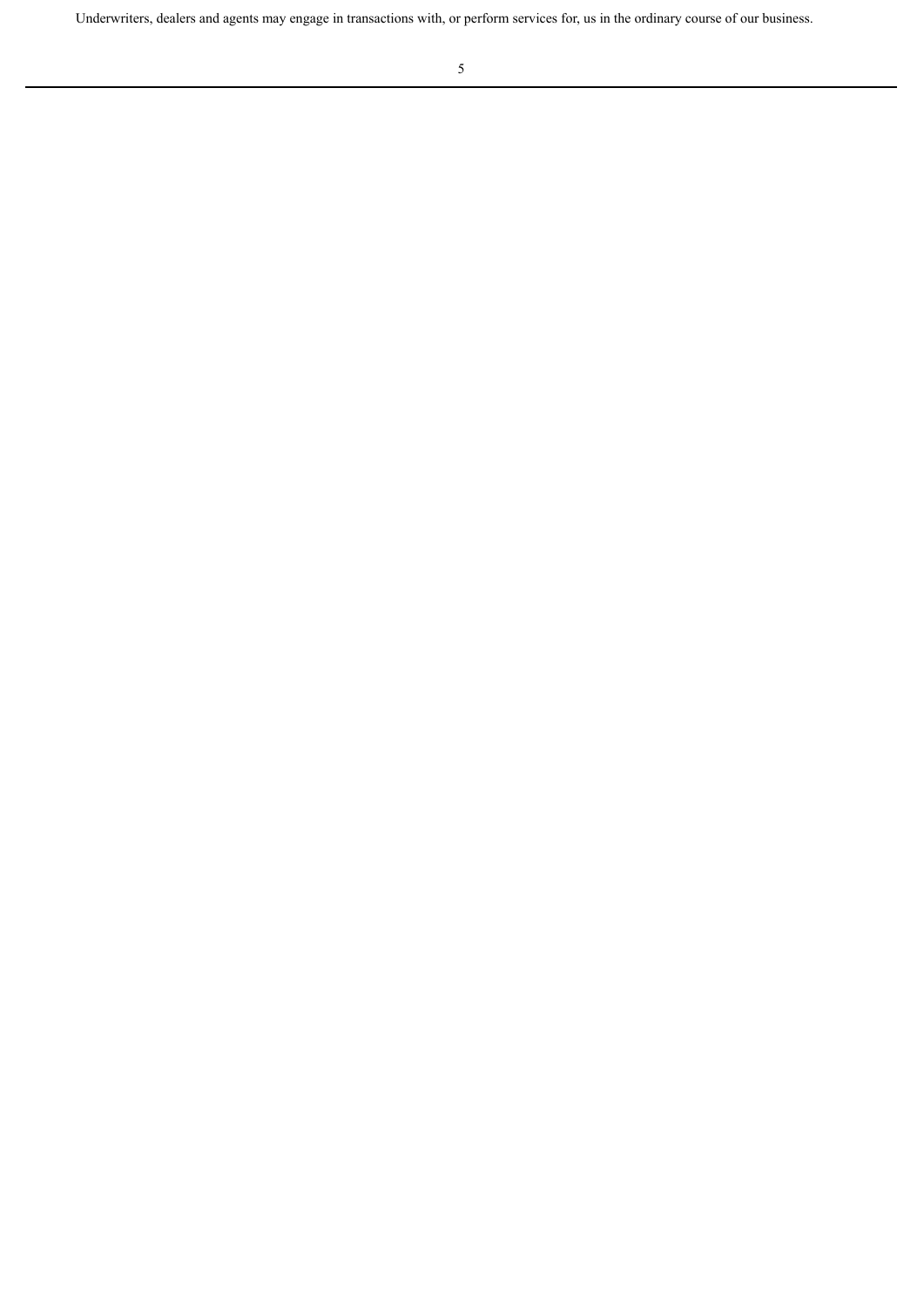#### **DESCRIPTION OF COMMON STOCK TO BE REGISTERED**

<span id="page-11-0"></span>The following is a summary of our Common Stock and provisions of the Certificate of Incorporation and our Amended and Restated Bylaws (the "Bylaws") and certain provisions of Delaware law. This summary does not purport to be complete and is qualified in its entirety by the provisions of the Certificate of Incorporation and the Bylaws. The Certificate of Incorporation and the Bylaws are incorporated by reference and filed as exhibits to the *registration statement of which this prospectus forms a part.*

# **Common Stock**

# *Authorized and Outstanding Shares of Common Stock*

The Certificate of Incorporation authorizes the issuance of 480,000,000 shares of Common Stock. As of May 11, 2022, there were 127,882,447 shares of Common Stock outstanding held by 67 holders of record. The number of record holders is based upon the actual number of holders registered at such date and does not include holders of shares in "street name" or persons, partnerships, associated, corporations or entities in security position listings maintained by depositories.

#### *Voting Power*

Except as otherwise required by law or as otherwise provided in the certificate of designations for our series of preferred stock, the holders of our Common Stock possess all voting power for the election of our directors and all other matters requiring stockholder action and will at all times vote together as one class on all matters submitted to a vote of our stockholders. Holders of our shares of Common Stock are entitled to one vote per share on matters to be voted on by stockholders.

#### *Dividends*

Subject to the prior rights of all classes or series of stock at the time outstanding having prior rights as to dividends or other distributions, the holders of our Common Stock are entitled to receive such dividends and other distributions, if any, as may be declared from time to time by the Board in its discretion out of funds legally available therefor and shall share equally on a per share basis in such dividends and distributions.

# *Liquidation, Dissolution and Winding Up*

In the event of the voluntary or involuntary liquidation, dissolution, or winding-up of the Company, the holders of our Common Stock are entitled to receive their ratable and proportionate share of the remaining assets of the Company, after the rights of the holders of the preferred stock have been satisfied.

#### *Election of Directors*

The Board of Directors is currently divided into three classes, Class A, Class B and Class C, with only one class of directors being elected in each year and each class serving a three-year term. There is no cumulative voting with respect to the election of directors.

### *Dividends*

We have not paid any cash dividends on shares of our Common Stock to date. The payment of cash dividends in the future will be dependent upon our revenues and earnings, if any, capital requirements, and general financial condition. The payment of any dividends will be within the discretion of the Board of Directors.

### **Certain Anti-Takeover Provisions of Delaware Law**

#### *Staggered Board of Directors*

The Certificate of Incorporation provides that the Board of Directors will be classified into three classes of directors of approximately equal size. As a result, in most circumstances, a person can gain control of the Board only by successfully engaging in a proxy contest at two or more annual meetings.

#### *Special Meeting of Stockholders; Action by Written Consent*

The Bylaws provide that special meetings of our stockholders may be called only by a majority vote of the Board of Directors. Additionally, the Certificate of Incorporation and Bylaws provide that stockholder action can be taken only at an annual or special meeting of stockholders and cannot be taken by written consent in lieu of a meeting.

#### *Advance Notice Requirements for Stockholder Proposals and Director Nominations*

The Bylaws provide that stockholders seeking to bring business before an annual meeting of stockholders or to nominate candidates for election as directors at an annual meeting of stockholders must provide timely notice of their intent in writing. To be timely, a stockholder's notice must be delivered to or mailed and received at the Company's principal executive offices not less than 60 days nor more than 90 days prior to the meeting. In the event that less than 70 days' notice or prior public disclosure of the date of the annual meeting of stockholders is given or made to stockholders, a stockholder's notice shall be timely if received at the Company's principal executive offices no later than the close of business on the 10th day following the day on which such notice of the date of the annual meeting was mailed or such public was made, whichever first occurs. The Bylaws also specify certain requirements as to the form and content of a stockholders meeting. These provisions may preclude Company stockholders from bringing matters before an annual meeting of stockholders or from making nominations for directors at an annual meeting of stockholders.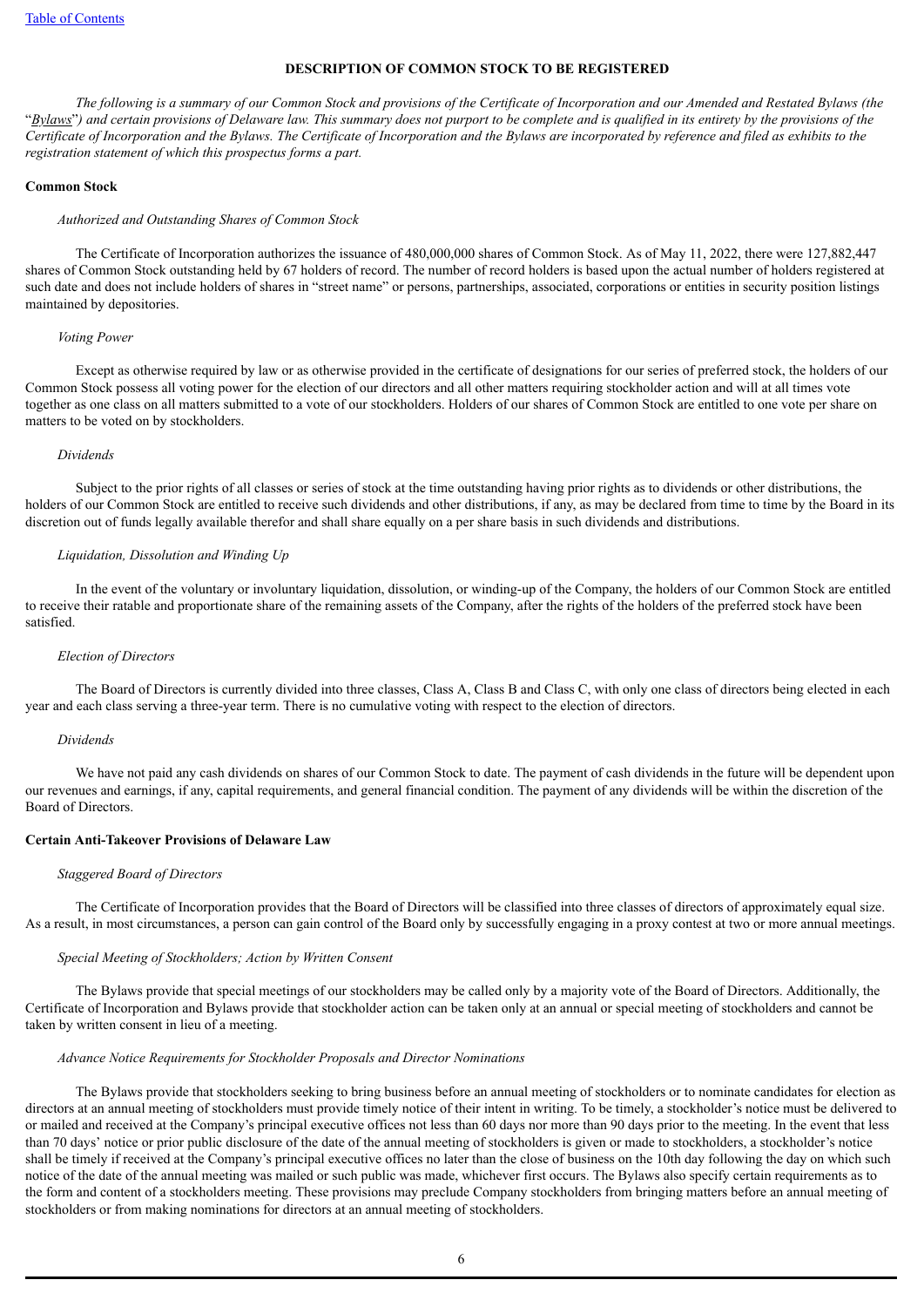#### *Authorized but Unissued Shares*

The Company's authorized but unissued shares of Common Stock and preferred stock are available for future issuances without stockholder approval, subject to any limitations imposed by the Nasdaq Listing Rules. Such additional shares could be utilized for a variety of corporate purposes, including future offerings to raise additional capital, acquisitions and employee benefit plans. The existence of authorized but unissued and unreserved shares of Common Stock and preferred stock could render more difficult or discourage an attempt to obtain control of us by means of a proxy contest, tender offer, merger or otherwise.

#### *Exclusive Forum Selection*

The Certificate of Incorporation requires, to the fullest extent permitted by law, that derivative actions brought in Company's name, actions against directors, officers and employees for breach of fiduciary duty and other certain actions be brought only in the Court of Chancery in the State of Delaware. Although Company believes this provision benefits it by providing increased consistency in the application of Delaware law in the types of lawsuits to which it applies, the provision may have the effect of discouraging lawsuits against Company's directors and officers. However, the exclusive forum provision in the Certificate of Incorporation does not apply to suits brought to enforce any duty or liability created by the Exchange Act or the Securities Act or any claim with respect to which the federal courts have exclusive jurisdiction.

### **Transfer Agent and Registrar**

The transfer agent and registrar for the Common Stock is Continental Stock Transfer & Trust Company, One State Street Plaza, 30th Floor, New York, NY 10004-1561.

#### **Securities Exchange**

The Common Stock is traded on the Nasdaq Capital Market under the symbol "NEXT."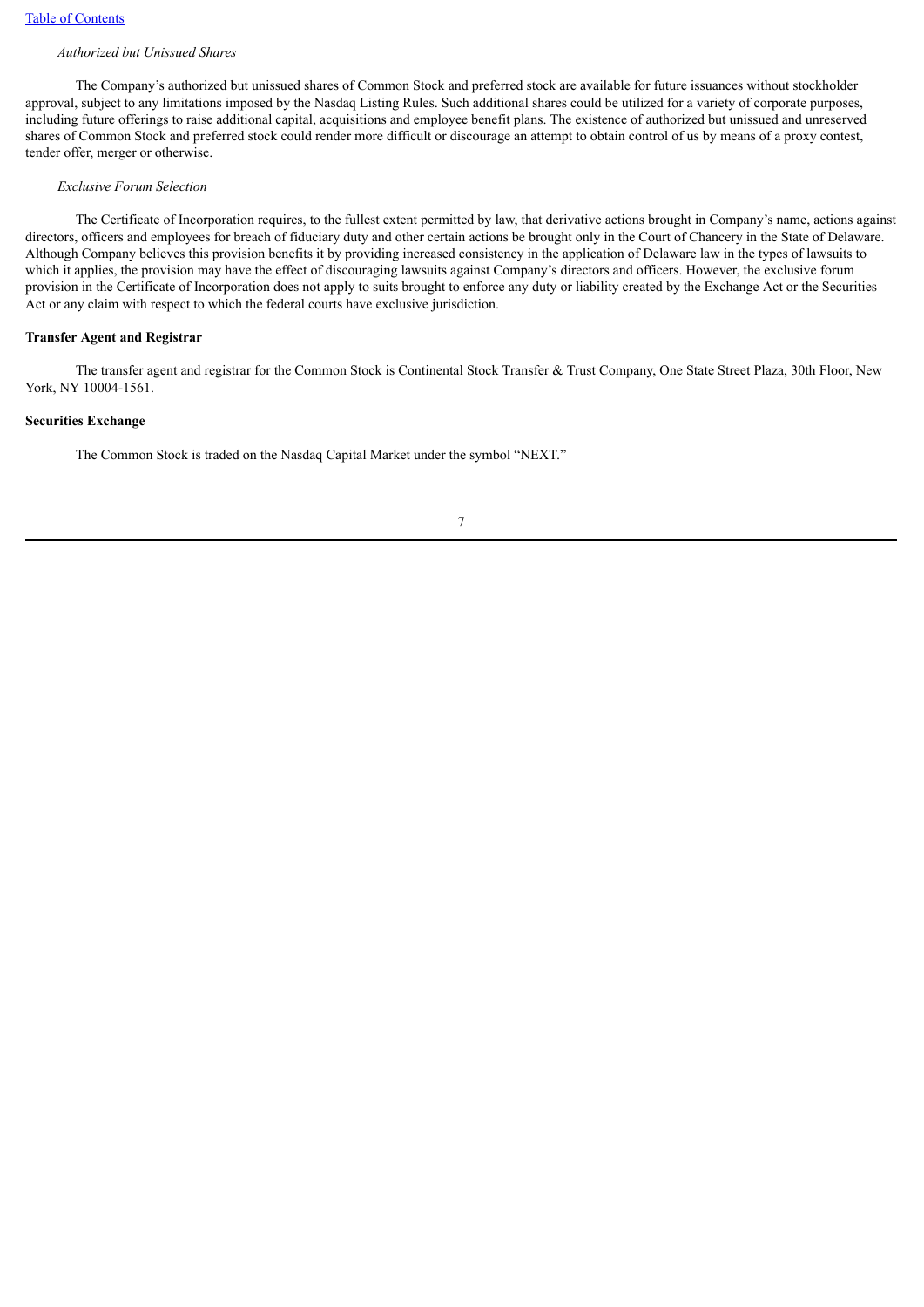#### **LEGAL MATTERS**

<span id="page-13-0"></span>Unless otherwise indicated in the applicable prospectus supplement, the validity of any securities offered on this Registration Statement were passed upon for us by our counsel, K&L Gates LLP, Charlotte, North Carolina. Any underwriters will be represented by their own legal counsel.

## **EXPERTS**

<span id="page-13-1"></span>The audited consolidated financial statements incorporated by reference in this prospectus and elsewhere in the registration statement have been so incorporated by reference in reliance upon the report of Grant Thornton LLP, independent registered public accountants, upon the authority of said firm as experts in accounting and auditing.

# **INCORPORATION OF CERTAIN INFORMATION BY REFERENCE**

<span id="page-13-2"></span>The SEC allows us to "incorporate by reference" information into this prospectus, which means that we can disclose important information about us by referring you to another document filed separately with the SEC. These other documents contain important information about us, our financial condition and our results of operations. The information incorporated by reference is considered to be a part of this prospectus. This prospectus incorporates by reference the documents and reports listed below (other than portions of these documents that are either (i) described in paragraph (e) of Item 201 of Regulation S-K or paragraphs (d)(1)-(3) or (e)(5) of Item 407 of Regulation S-K promulgated by the SEC or (ii) deemed to have been furnished and not filed in accordance with SEC rules, including Current Reports on Form 8-K furnished under Item 2.02 or Item 7.01 (including any financial statements or exhibits relating thereto furnished pursuant to Item 9.01)), unless otherwise indicated therein:

●Our Annual Report on Form 10-K for the year ended [December](http://www.sec.gov/ix?doc=/Archives/edgar/data/1612720/000143774922007396/next20211231_10k.htm) 31, 2021 filed with the SEC on March 28, 2022;

- ●Our [Quarterly](http://www.sec.gov/ix?doc=/Archives/edgar/data/1612720/000143774922012132/next20220331_10q.htm) Report on Form 10-Q for the quarter ended March 31, 2022 filed with the SEC on May 12, 2022;
- ●Our Current Reports on Form 8-K as filed with the SEC on [February](http://www.sec.gov/Archives/edgar/data/1612720/000143774922003956/next20220221_8k.htm) 22, 2022, [March](http://www.sec.gov/Archives/edgar/data/1612720/000143774922005249/next20220302_8k.htm) 4, 2022, [March](http://www.sec.gov/ix?doc=/Archives/edgar/data/1612720/000143774922006343/next20220311_8k.htm) 16, 2022, [April](http://www.sec.gov/ix?doc=/Archives/edgar/data/1612720/000143774922008450/next20220406_8k.htm) 7, 2022 and May 17, [2022](http://www.sec.gov/ix?doc=/Archives/edgar/data/1612720/000143774922012809/next20220517_8k.htm);
- ●Our [Definitive](http://www.sec.gov/Archives/edgar/data/1612720/000143774922012928/0001437749-22-012928-index.htm) Proxy Statement on Schedule 14A filed with the SEC on May 18, 2022; and
- The description of Common Stock included in the [Registration](http://www.sec.gov/Archives/edgar/data/1612720/000121390015000835/f8a12b_harmonymerger.htm) Statement on Form 8-A filed with the SEC on February 9, 2015 (File No. 001-36842), as amended by the [Registration](http://www.sec.gov/Archives/edgar/data/1612720/000121390015001864/f8a12b031815a1_harmony.htm) Statement on Form 8-A/A filed with the SEC on March 18, 2015, including any amendment or report filed for the purpose of updating such description.

We also incorporate by reference the information contained in all other documents we file with the SEC pursuant to Sections 13(a), 13(c), 14 or 15(d) of the Exchange Act (other than portions of these documents that are either (i) described in paragraph (e) of Item 201 of Regulation S-K or paragraphs  $(d)(1)-(3)$  or  $(e)(5)$  of Item 407 of Regulation S-K promulgated by the SEC or (ii) deemed to have been furnished and not filed in accordance with SEC rules, including Current Reports on Form 8-K furnished under Item 2.02 or Item 7.01 (including any financial statements or exhibits relating thereto furnished pursuant to Item 9.01, unless otherwise indicated therein)) whether filed after the date of the initial filing of the registration statement of which this prospectus forms a part and prior to effectiveness of the registration statement or after the date of this prospectus and prior to the termination of the offering of all securities covered hereby. The information contained in any such document will be considered part of this prospectus from the date the document is filed with the SEC.

You may obtain any of the documents incorporated by reference in this prospectus from the SEC through the SEC's website at the address provided above. You may also request and we will provide, free of charge, a copy of any document incorporated by reference in this prospectus (excluding exhibits to such document unless an exhibit is specifically incorporated by reference in the document) by visiting our internet website at http://www.nextdecade.com or by writing or calling us at the following address and telephone number:

> NextDecade Corporation Attention: Corporate Secretary 1000 Louisiana Street, Suite 3900 Houston, Texas 77002 (713) 574-1880

You should rely only on the information contained in, or incorporated by reference into, this prospectus, in any accompanying prospectus supplement or in any free writing prospectus filed by us with the SEC. We have not authorized anyone to provide you with different or additional information. We are not offering to sell or soliciting any offer to buy any securities in any jurisdiction where the offer or sale is not permitted. You should not assume that the information in this prospectus or in any document incorporated by reference is accurate as of any date other than the date on the front cover of the applicable document.